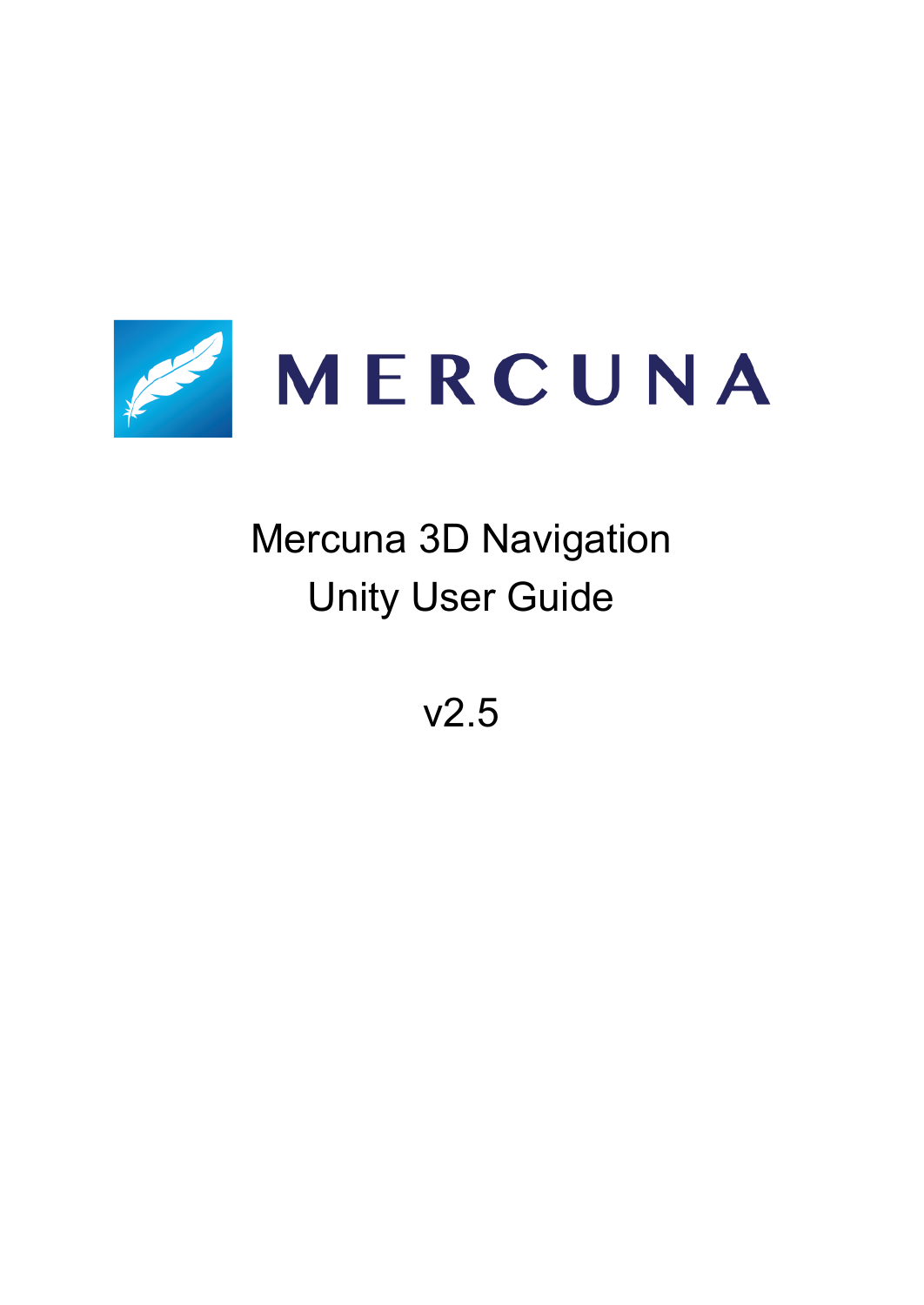

# **Contents**

#### **[Installing](#page-1-0)**

Mercuna [Singleton](#page-2-0) [Automatic](#page-2-1) Setup

[Configuring](#page-2-2) the Navigation Octree **[Manual](#page-3-0) Setup** [Setting](#page-3-1) up the Nav Octree Nav [Volumes](#page-4-0) Nav [Seeds](#page-4-1) [Building](#page-5-0) the octree Memory usage and [Performance](#page-5-1)

**[Pathfinding](#page-5-2)** Path [Testing](#page-6-0) Object

Creating a Mercuna [navigated](#page-6-1) Agent

[Setting](#page-7-0) a Flight Style **[Steering](#page-7-1)** 

[Movement](#page-8-0)

Control [Interface](#page-8-1)

[Example](#page-9-0) Scripts

[Advanced](#page-9-1) Features Modifier [Volumes](#page-9-2) [Usage](#page-10-0) flags **[Costs](#page-10-1)** [Creating](#page-10-2) modifier volumes [Configuring](#page-11-0) modifier volumes Configuring navigation [components](#page-11-1) **[Restrictions](#page-11-2)** 

[Debugging](#page-12-0) Problems **[Logging](#page-12-1)** [Debug](#page-12-2) Object [Debug](#page-12-3) Draw

# <span id="page-1-0"></span>Installing

The Mercuna plugin requires Unity 2021.2 or newer, if you're using an older version you must upgrade your project first.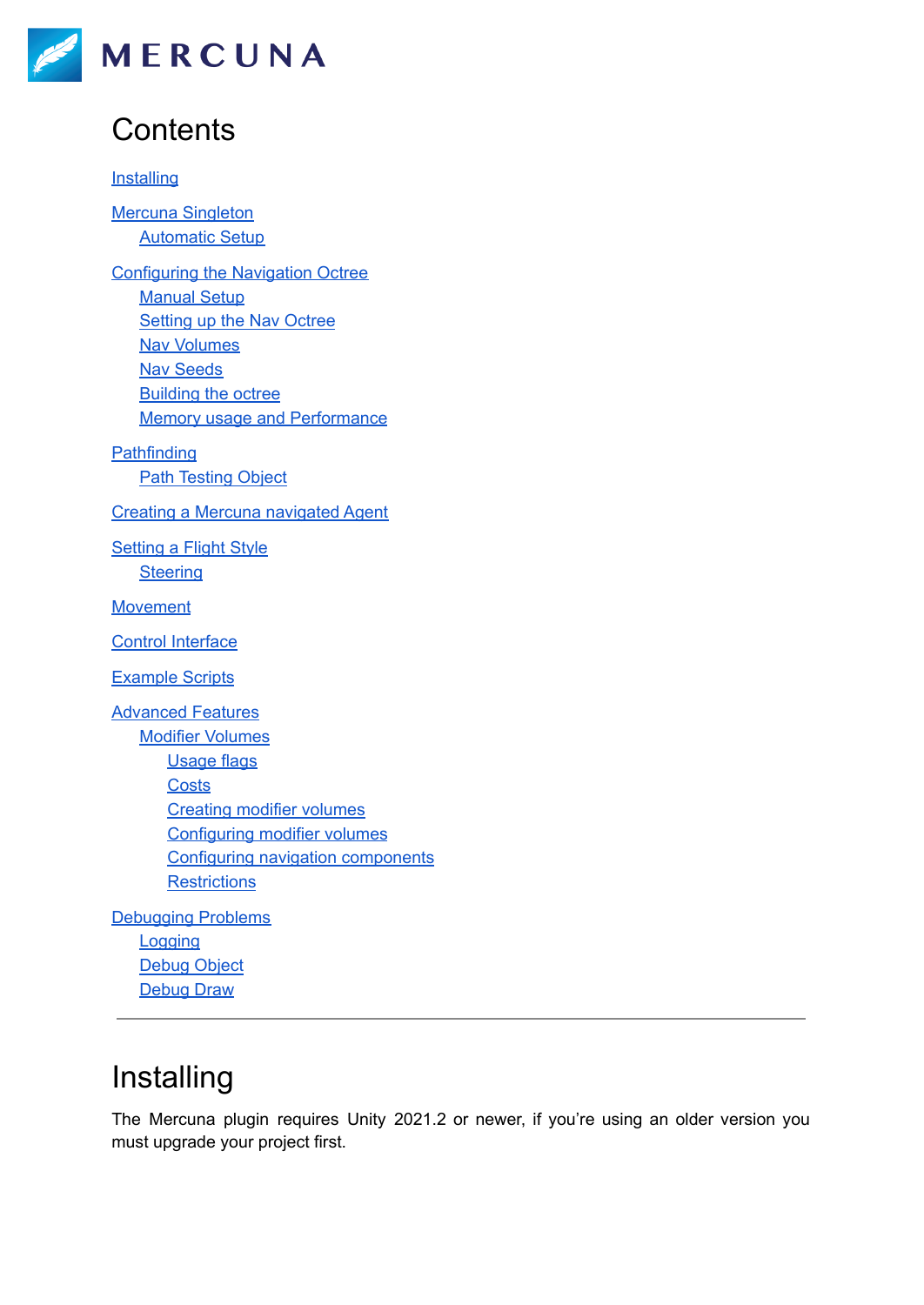

To install simply unzip the archive and import the Mercuna package into your game project through the **Assets/Import Package/Custom Package** menu in the Unity Editor. The plugin will now be loaded automatically when you load your game project.

### <span id="page-2-0"></span>Mercuna Singleton

Any scene in which you wish to use Mercuna must contain an instance of a Mercuna singleton object. The singleton is used by Mercuna to internally load and access the Mercuna native libraries.

In addition it contains various advanced Mercuna project settings and information about Mercuna, including memory usage.



Settings and information available on the Mercuna singleton

### <span id="page-2-1"></span>Automatic Setup

The simplest way to get started is to use the **Tools/Mercuna/Add Mercuna To Scene** menu option. This will automatically add a Mercuna Singleton object, Nav Octree, Nav Volume and Nav Seed to your level.

You should check that the Nav Volume encompasses the entire volume that you wish your 3D agents to navigate within, increasing or reducing the size if necessary.

Also move the Nav Seed so that it is in free space that you want your agents to be able to navigate through.

<span id="page-2-2"></span>See below for more details on setting up the Nav Octree, Nav Volumes and Nav Seeds.

# Configuring the Navigation Octree

The Mercuna Nav Octree is used to find paths for agents through 3D space, much like a 2D Nav Mesh is used to navigate characters moving over terrain.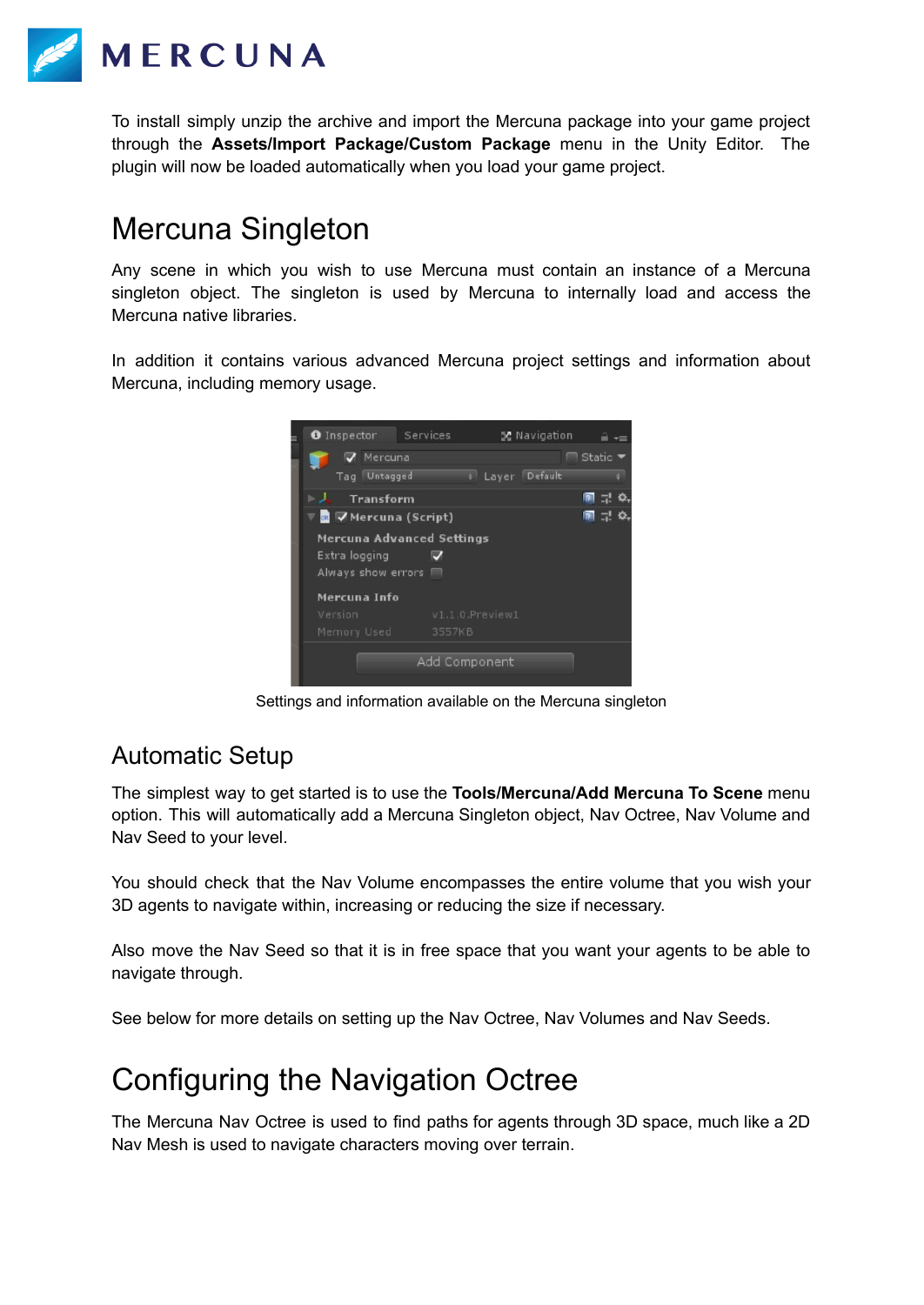

Nav Octree is generated in the level everywhere that is within a **Mercuna Nav Volume**. Multiple nav volumes can be present in one level, and if they overlap then agents can navigate seamlessly between them. All space outside of the Nav Volumes is treated as unnavigable.

### <span id="page-3-0"></span>Manual Setup

There can only be a single Nav Octree in a scene. It can be created by adding a Mercuna Nav Octree component to an empty game object.

### <span id="page-3-1"></span>Setting up the Nav Octree

The octree generation parameters to be used in this level are configured on the Mercuna Nav Octree game object. Upon creation, the parameters are set to default values.



Example settings for Mercuna Nav Octree

The parameters determine how detailed the representation of the navigable space is in the octree, and the sizes of agents that can accurately navigate through it.

The **cell size** determines the side length of the cubes that make up the lowest level of the octree. Cells are considered unnavigable if there is any level geometry within them, so the larger the cell size the greater the error margin in the representation of the geometry.

The **minimum** and **maximum pawn radius** determine what navigation data is stored in the octree. Paths will never go closer to geometry than the minimum pawn radius, and the octree stores data to allow paths to be found with up to the maximum radius clearance from geometry.

The radius is expressed as multiples of cell size, so for a cell size of 0.3, a minimum radius of 2 and a maximum radius of 5, entities of radius between 0.6 and 1.5 can be accurately navigated through the level. Agents that are smaller than the minimum radius will navigate successfully, but might not take paths through small gaps they could fit through. Agents that are larger than the maximum radius can't be navigated properly – paths might make them collide with geometry.

It is also possible to filter which geometry will be included in the octree. Only those GameObjects that are assigned to a layer included in the **Layers property**, will affect the octree.

The **Static Colliders Only** option, which is enabled by default, can be used to filter out any non-static colliders (that is, colliders attached to a gameObject which also has a rigidbody component will be ignored by the octree).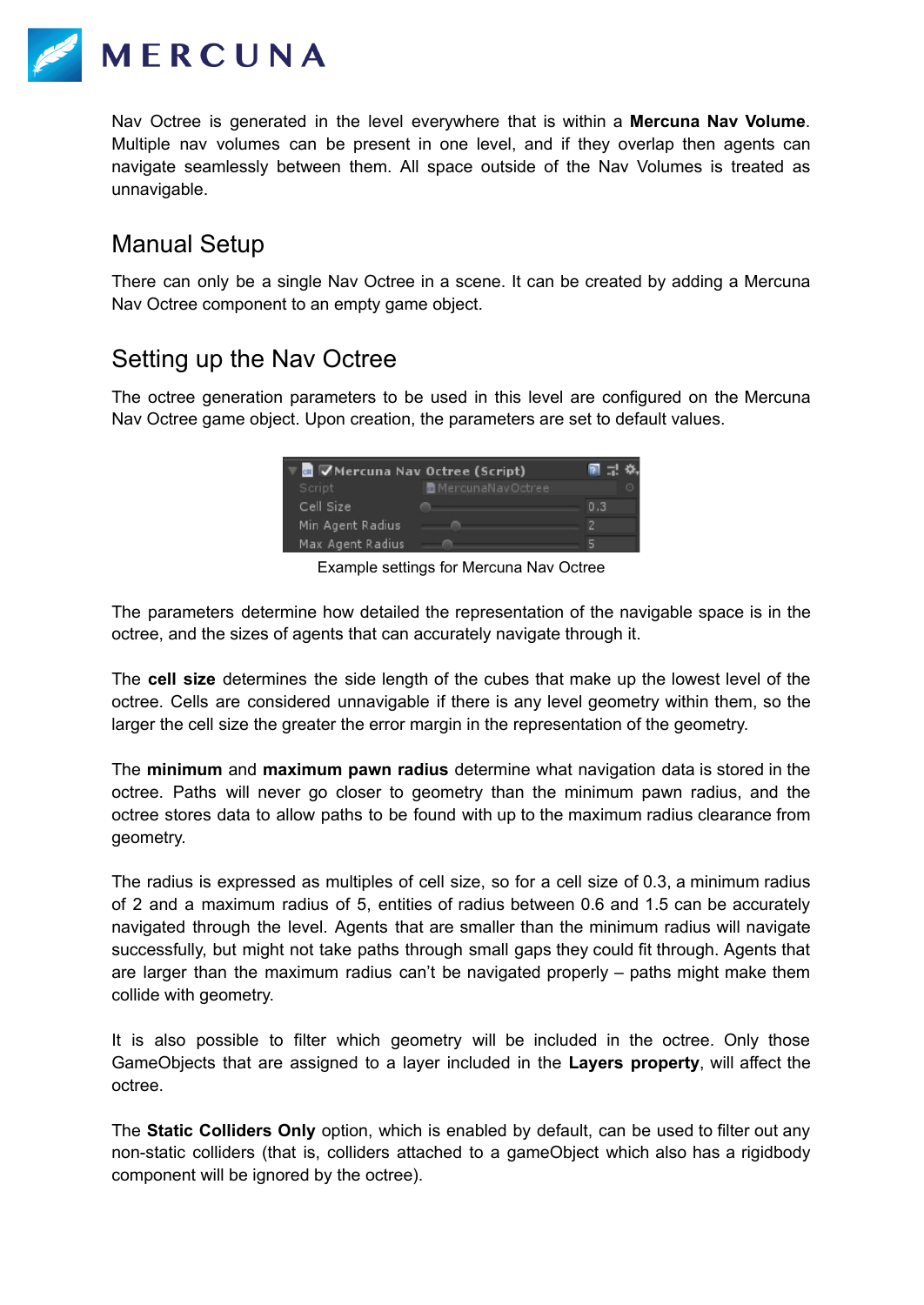

GameObjects with a Mercuna 3D Navigation or a Mercuna Obstacle component will be automatically excluded.

#### <span id="page-4-0"></span>Nav Volumes

To set up a nav volume, add a Mercuna Nav Volume component to an empty game object, and position and scale it to the correct size. Only axis aligned volumes are supported, so you must not rotate the volume.

Mercuna Nav Volumes can be automatically resized to encompass all geometry in the scene by selecting the Mercuna Nav Volume component and clicking on the "Resize volume" button.

#### Level of Detail

It is possible to specify that part of the navigation octree is built at a different level of detail by setting the **LOD** on a Nav Octree Volume. This would normally be used when you want high precision navigation in particular parts of the level without the expense of using a high resolution octree across the entire level.

The normal set up is to create a large nav volume with  $\frac{1}{2}$  or  $\frac{1}{4}$  level of detail, and then specify smaller overlapping nav volumes that generate particular areas at full detail. It is also possible to set the large volume to full detail and add smaller volumes at lower detail.

When generating the octree, Mercuna assumes that smaller nav volumes override the level of detail of overlapping larger volumes.

In low level of detail areas, agents won't be able to navigate as close to walls or through as small gaps as they would if full LOD was used. However, the generation time and memory usage for low LOD volumes is substantially less than for full LOD volumes

#### <span id="page-4-1"></span>Nav Seeds

In order to identify which regions should be considered navigable Mercuna requires you to place objects with the **Mercuna Nav Seed** component into your scenes. This allows uninteresting regions, such as the small isolated areas inside hollow geometry or large areas outside of the level boundaries, to be excluded and avoids agent positions getting clamped to the wrong side of polygons.

A Mercuna Nav Seed needs to be placed in the main part of the level where agents will move. This seed is used during construction of the octree to find all connected reachable cells, by flood filling the region starting at the nav seed. If you have multiple disconnected areas in your level where you expect agents to move, a seed must be placed in each separate area.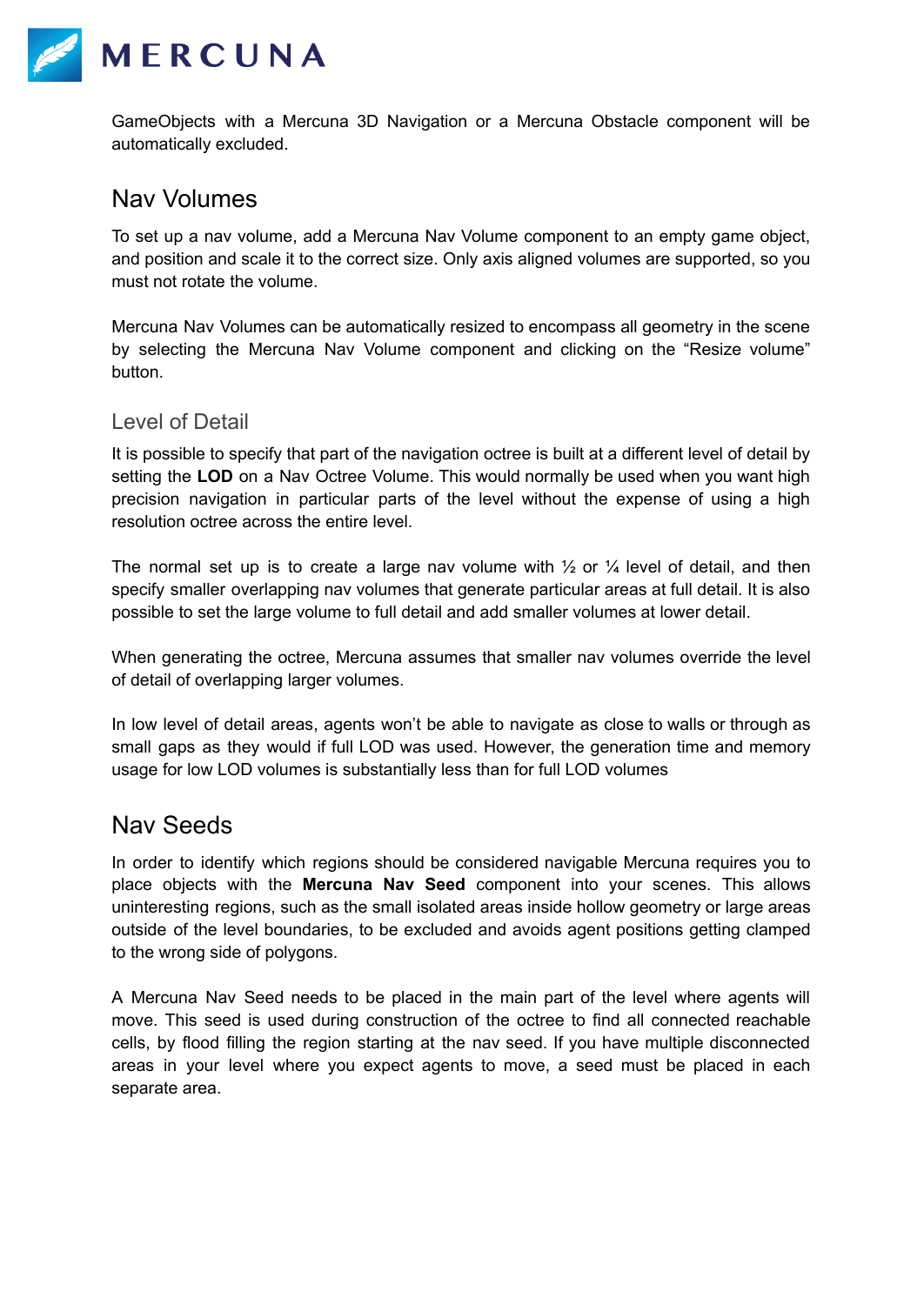

#### <span id="page-5-0"></span>Building the octree

The octree must be built after it is first configured or after the level geometry has changed. Do this by selecting Build octree from the Tools/Mercuna menu. An on screen notification displays the progress of the octree construction.

If full Mercuna logging is enabled (see below), then you will see the generation progress for each navigation volume in the output log, and the total memory consumption of the octree is reported.

### <span id="page-5-1"></span>Memory usage and Performance

The main influences on memory usage and performance are:

- **Cell size:** Smaller cell size octrees use significantly more memory and take longer to generate.
- **Density of geometry:** Large open navigable volumes are stored efficiently, and are quick to pathfind through, volumes with dense geometry and narrow corridors use more memory and take longer to find paths through.
- **Maximum agent radius:** Larger maximum agent radiuses take longer to generate and slightly increase memory usage.

# <span id="page-5-2"></span>Pathfinding

Finding paths through the nav octree can be done implicitly by making your agent movement controlled by Mercuna, this method allows you to take advantage of the Mercuna steering and avoidance systems. Alternatively, path finding can be requested explicitly by making a request directly to the octree (via the MercunaNavOctree C# script) and receiving a MercunaPath (or MercunaSmoothPath) object which can then be used as required.

As pathfinding is performed asynchronously, the returned MercunaPath (or MercunaSmoothPath) object is not immediately valid, but can take one or two frames to complete. You must either check each frame to see if it is ready yet or subscribe to its PathUpdated delegate.

For longer paths Mercuna uses hierarchical pathfinding. An approximate path is found through a simplified representation of the level and then a detailed path find is performed guided by the approximate path. This allows much longer paths to be found than would be possible with simple A\* pathfinding alone.

Mercuna also supports partial paths (enabled by default). A partial path is returned when a complete path can't be found to the specified destination, if it is disconnected from the start point, for example. Instead Mercuna returns a path to the closest point to the destination that is reachable.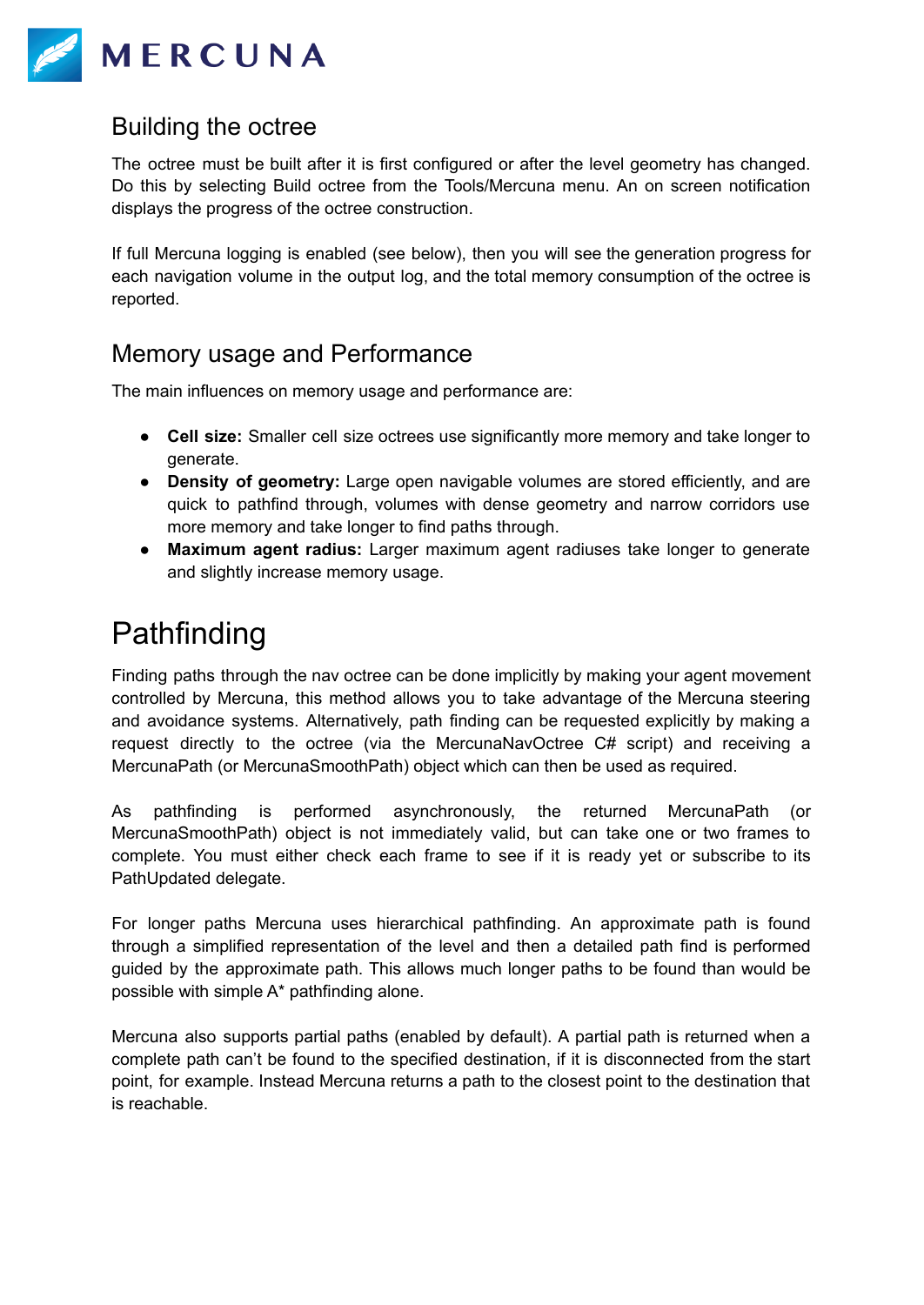

### <span id="page-6-0"></span>Path Testing Object

In order to easily debug and understand pathfinding problems a **Mercuna Nav Testing** object can be used to generate test paths. Simply add a Mercuna Nav Testing component to an object, and set any other object in the scene as the **End**. When you do this a test path will be drawn connecting the two objects. This path will update when either object is moved. A red path means a complete path could be found, while an orange path means that only a partial path could be generated.

The Radius property specifies how much clearance there should be around the test path – this allows you to check what path larger and smaller agents would take.



A test path from a Mercuna Nav Test object to target

### <span id="page-6-1"></span>Creating a Mercuna navigated Agent

In order to allow agents to use Mercuna to navigate they need to have the following components:

- **Mercuna Obstacle** this marks the agent as a dynamic obstacle for the purpose of 3D navigation.
- **Mercuna 3D Navigation** this component provides the agent with navigation capabilities.
- **Mercuna Move Controller** used to actually move the agent. Can be modified to fit your game's specific movement model.
- **● RigidbodyComponent** used by the Mercuna Move Controller to move the agent. Use Gravity must be set to false.

### Navigation Component

The **Mercuna 3D Navigation** component offers a C# interface for making movement requests to the AI character.

For the purpose of pathfinding and steering Mercuna treats GameObjects as spheres. When **Automatic Radius** is enabled (default) the Radius is derived from the bounding sphere of the first collision component on the gameObject. Alternatively, the **Radius** can be explicitly set. This can be desirable if your pawn is an usual shape, particularly if the width and height are much less than the length. However, using a smaller radius means the pawn is no longer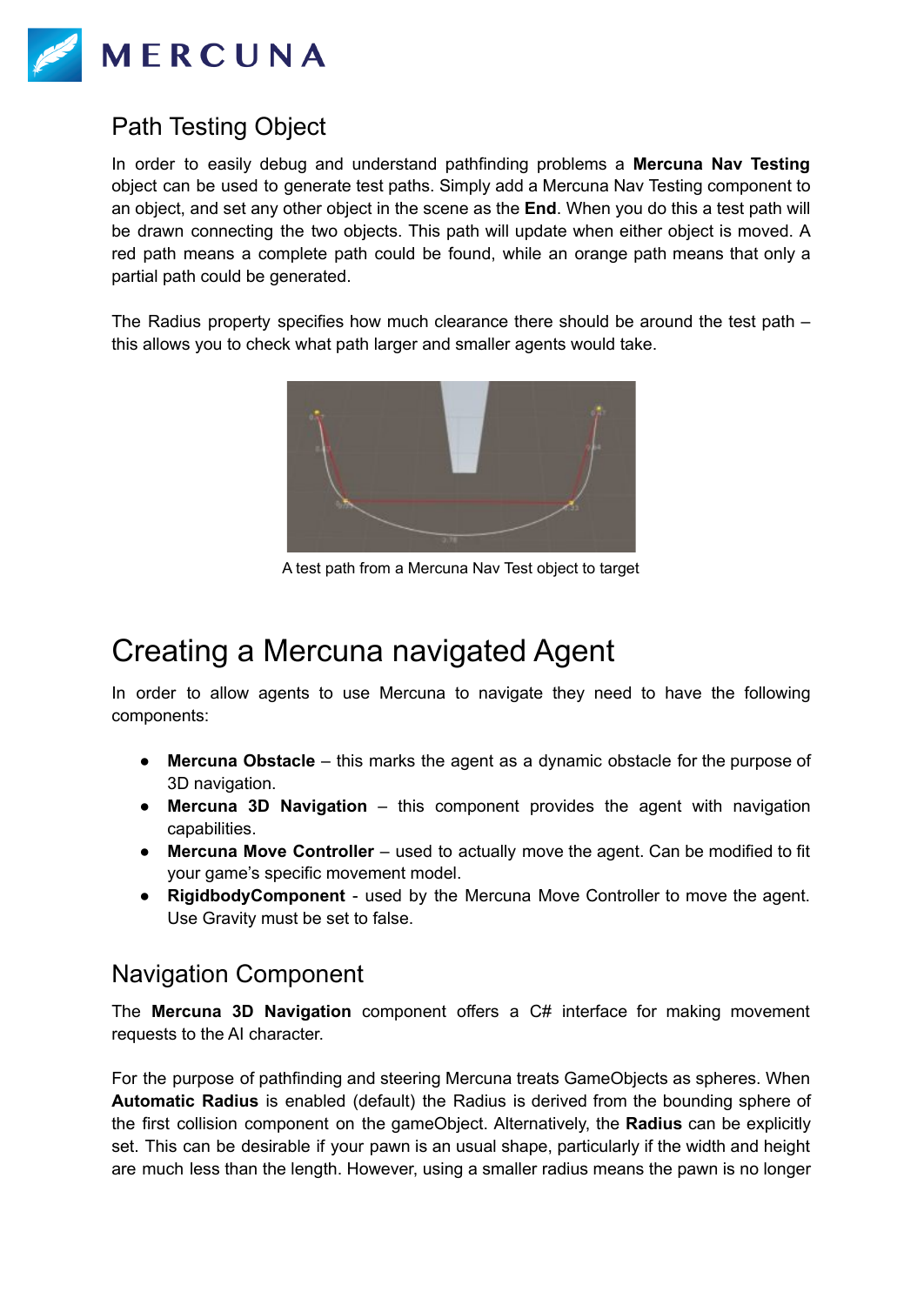

guaranteed not to collide with geometry, if you do this you should test carefully to ensure it works correctly in your levels.

#### Obstacle Component

Mercuna offers dynamic obstacle avoidance to ensure that agents don't collide while moving. Any game object with a **Mercuna Obstacle Component** is automatically considered as an obstacle that needs to be steered around for the purpose of avoidance. The avoidance algorithm used by Mercuna is a modified version of ORCA velocity obstacle method that additionally takes into account the fixed level geometry stored in the nav octree.

By default Mercuna will automatically try to calculate the location and radius of the obstacle from the first collider component on the GameObject. Alternatively, the radius can be set manually.

<span id="page-7-0"></span>GameObjects with a **Mercuna Obstacle** Component will not be included in the **Octree.**

# Setting a Flight Style

How an agent moves depends on how its flight style is configured. The flight style options are set on the **Mercuna 3D Navigation** component. The options include:

- **Move Only in Look Direction** Whether to restrict movement to facing direction. This stops agents from flying backwards when turning around.
- **Stop at Destination** Whether should slow down in order to stop at its destination.
- **Dynamic Avoidance** Whether to do avoidance against Mercuna obstacles.
- **Smooth Paths** Whether to use spline based paths, or simple straight line segment paths. See Steering section for more detail.
- **Height Change Penalty** How much the pawn should avoid unnecessary changes in height while moving.
- **Usage Flags** Restrict or allow pathfinding through usage types applied to modifier volumes.

### <span id="page-7-1"></span>**Steering**

In order to give smooth, natural looking movement Mercuna uses polynomial splines to interpolate between path points to generate smooth curves. These splines are constructed taking into account available space and define a continuous velocity curve that can be followed precisely. Mercuna navigates the agent down the spline path taking into account the maximum speed and acceleration configured on the pawn.

Whereas the pathfind is performed when an agent is given a destination, the spline is generated on demand. If the agent is pushed, or has to avoid other objects causing it to move away from the spline, then the spline and the underlying path are automatically regenerated.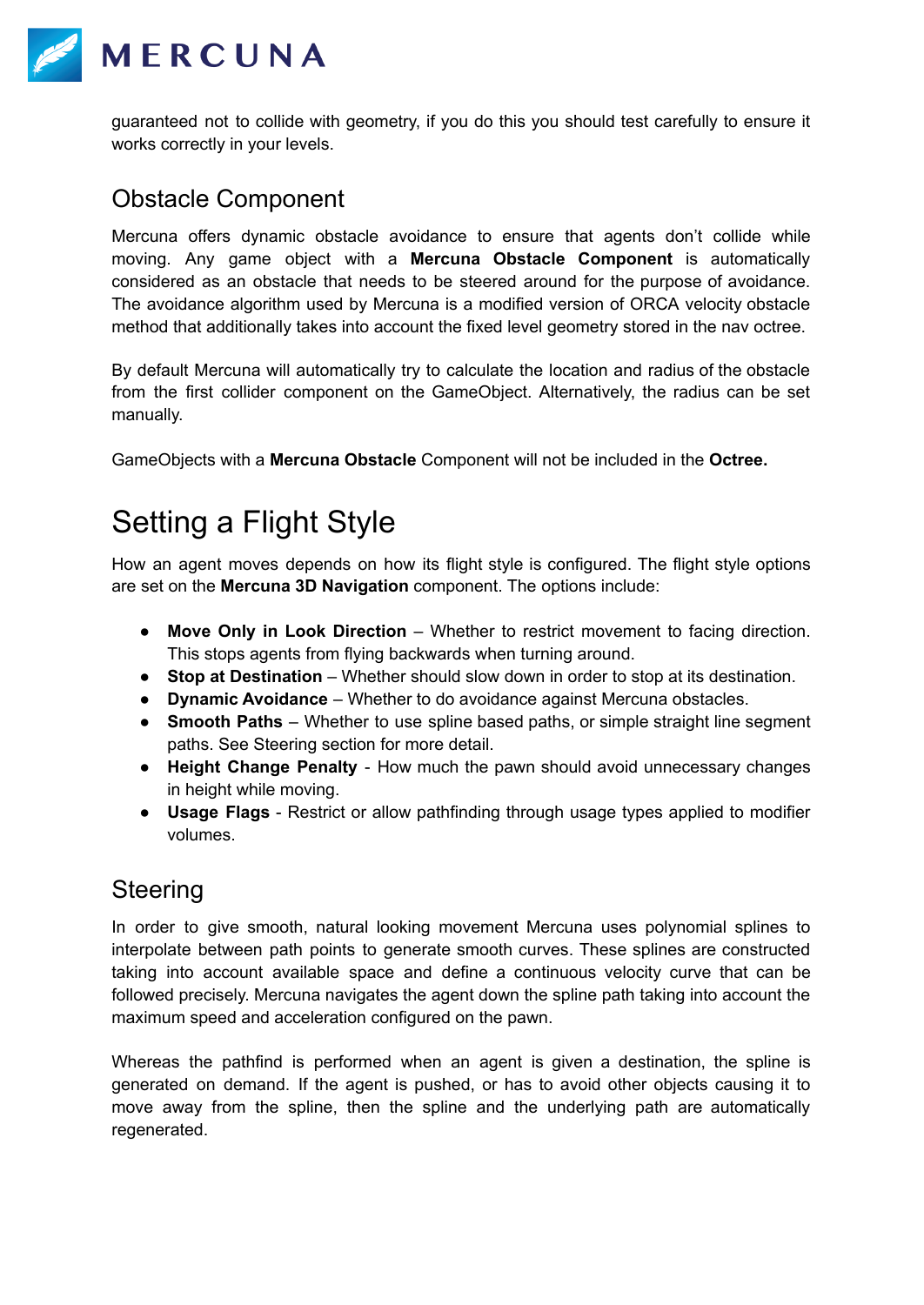

Spline based steering can be disabled to fall back to previous simple steering by turning off **Smooth Paths** in the flight style options. However, the simple steering method suffers from the problem that agents frequently overshoot corners and fall off the path, resulting in collisions with level geometry and it is not recommended to be used unless necessary for backwards compatibility.

# <span id="page-8-0"></span>Movement

In order for the Mercuna navigation component to drive the moment of an agent, the agent needs to have a suitable movement controller. A simple movement controller is provided – the **Mercuna Move Controller**. This is suitable for a variety of 3D flight styles.

Custom movement can easily be implemented by customising the controller. By default the Mercuna Move Controller provides a Newtonian flight model for a pawn moving freely in space. It allows you to configure:

- **Max Speed** The maximum speed the agent may move at.
- **Max Forward Accel** The maximum acceleration of the agent in the z-direction (in the agent's local coordinates).
- **Max Backward Accel** The maximum acceleration of the agent in the -z direction (in the agent's local coordinates).
- **Max Sideways Accel** The maximum acceleration of the agent in +/-x direction (left/right) and +/-y direction (up/down) (in the agent's local coordinates).
- **Max Ang Speed** The maximum angular speed the agent may rotate at, in degrees/sec.
- **Max Ang Accel** The maximum angular acceleration allowed on each axis, in degrees/sec^2.

# <span id="page-8-1"></span>Control Interface

The following functions are available on the Mercuna Navigation component and can be used to direct an agent to move between goals:

- **NavigateToLocation** move to a position, stopping within the end distance of the goal.
- **NavigateToLocations** move to a sequence of positions
- **NavigateToObject** move to within a given end distance of a destination object, if the destination moves while the agent is moving, the path will be updated to track the destination.
- **Track** get to and stay within a given distance of a target object.
- **Cancel** immediately terminates the agent's current movement action.
- **NavigateToAdditionalLocation** Add an additional location after the current moves have completed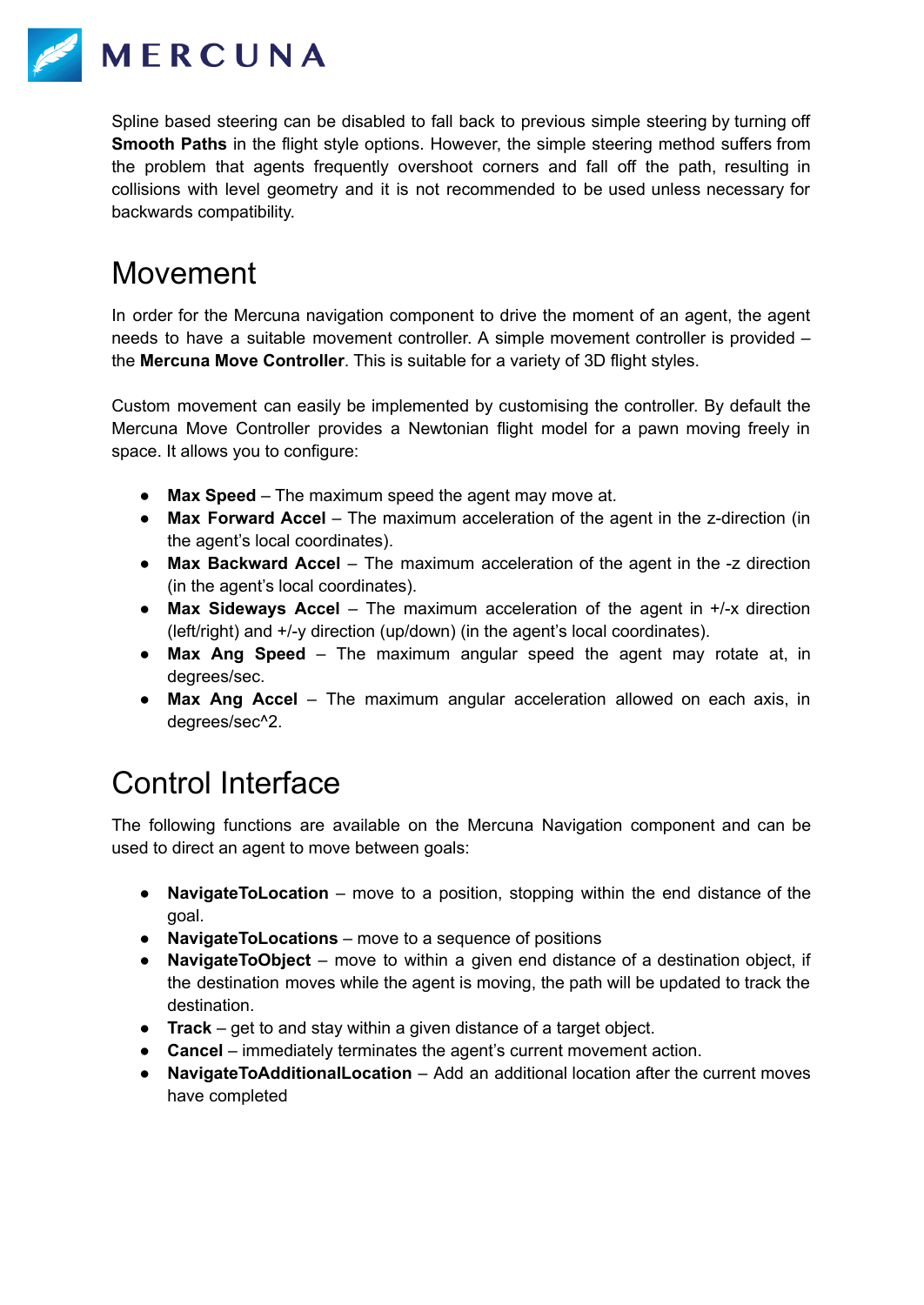

All the functions (except Cancel) take an optional MoveCompleteDelegate delegate that is triggered whenever a movement action is complete. The delegate receives a boolean that indicates whether the move command was completed successfully or whether it failed.

The Mercuna Nav Octree Component offers the following query C# functions:

- **IsNavigable** Does a point fall within navigable space.
- **ClampToNavigable** Clamp a position to the nearest point in navigable space.
- **Raycast** Perform a raycast through the navigable octree. If it fails, return the first point it hit.
- **IsReachable** Check whether there is a path between two points.

As well as the following pathfinding functions:

- **FindPathToLocation** Start an asynchronous path find from start to end positions.
- **FindPathToObject** Start an asynchronous path find from start position to goal object. Path will update as the destination object moves.
- **FindSmoothPathToLocation** Start an asynchronous path find from start to end positions, and build a smooth curve through navigable space along the resulting path.

# <span id="page-9-0"></span>Example Scripts

Mercuna comes with a set of example scripts that demonstrate the different ways that Mercuna can be used. These can either be used directly or can be used as the basis of your own movement behaviors.

- **NavigateToLocation** sends an agent to a destination location.
- **NavigateToObject** sends an agent to a destination object.
- **MoveBetweenObjects** will move an agent around an array of destination objects. Can set to do so either sequentially or randomly.
- **RandomWander** causes an agent to wander randomly around the navigable octree.
- **CircleAround** circle around a target object. This is a more advanced behavior that queries the octree for potential positions and then scores them to find the best next position to move to.

# <span id="page-9-1"></span>Advanced Features

#### <span id="page-9-2"></span>Modifier Volumes

**Nav Modifier Volumes** provide a mechanism for designers to influence and limit navigation within specific regions. For example, you can increase the cost of navigating through a volume, such that paths will prefer to go around it, or you can mark volumes as being restricted to particular pawn types, or pawns as restricted to staying within certain volumes.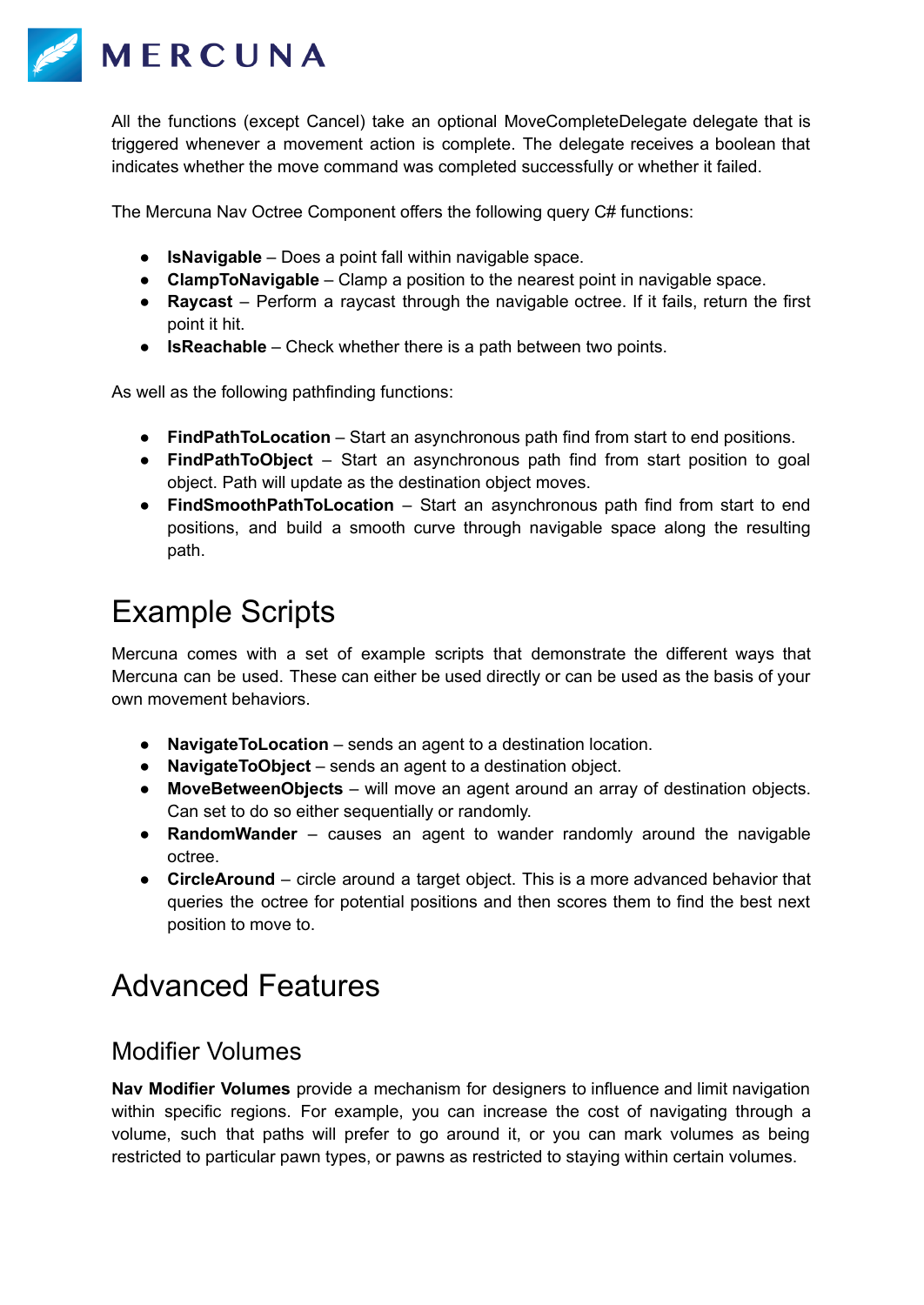

#### <span id="page-10-0"></span>Usage flags

Usage Types allow you to mark what a modifier volume represents. Flags corresponding to each usage type can be set on the 3D Navigation Component of pawns to indicate which types of volumes it is allowed to enter, or that it is required to stay within.

For example, if you consider UsageType0 as Fire, you can mark Modifier Volumes as representing a region that is on Fire. By default pawns will not be allowed to enter the region. Pawns can then be configured to be allowed to enter and move in Fire regions, or can be configured that they can only move inside of Fire regions.

Alternatively, you could use a usage type to represent Shallow Water and then create a modifier volume, with that flag set, that covers the region just below the surface of a sea. Pawns that have their corresponding usage flag set to Required would then be confined to pathfind and stay within that volume, and would not be able to travel down to deeper depths.

#### <span id="page-10-1"></span>**Costs**

During a path search through the Nav Octree, Modifier Volumes allow designers to increase the cost of specific volumes and therefore discourage pawns from moving through them.

When a volume has a modified cost multiplier, the path distance is multiplied by the cost multiplier to calculate the expense of traversing a volume. The size of the additional cost of passing through a volume determines how far pathfinding will search for longer alternative routes that avoids it, before deciding to use it as part of the path.

Due to the nature of the A\* algorithm used for pathfinding, costs can only be increased and not decreased below 1.0x. Using a very high cost multiplier on a volume will mean that the pathfinder will search a long way for alternatives, and thus can considerably increase the computational cost of the path find. For this reason, the maximum cost multiplier that can be set on a volume is limited to 15.0x.

#### <span id="page-10-2"></span>Creating modifier volumes

To create a modifier volume, add a Mercuna Nav Modifier Volume into the level, and scale it to the required size. Only boxes aligned to the orientation of the Nav Octree are supported, so you must not rotate the volume. To describe more complex boundaries, multiple Nav Modifier Volumes can be created.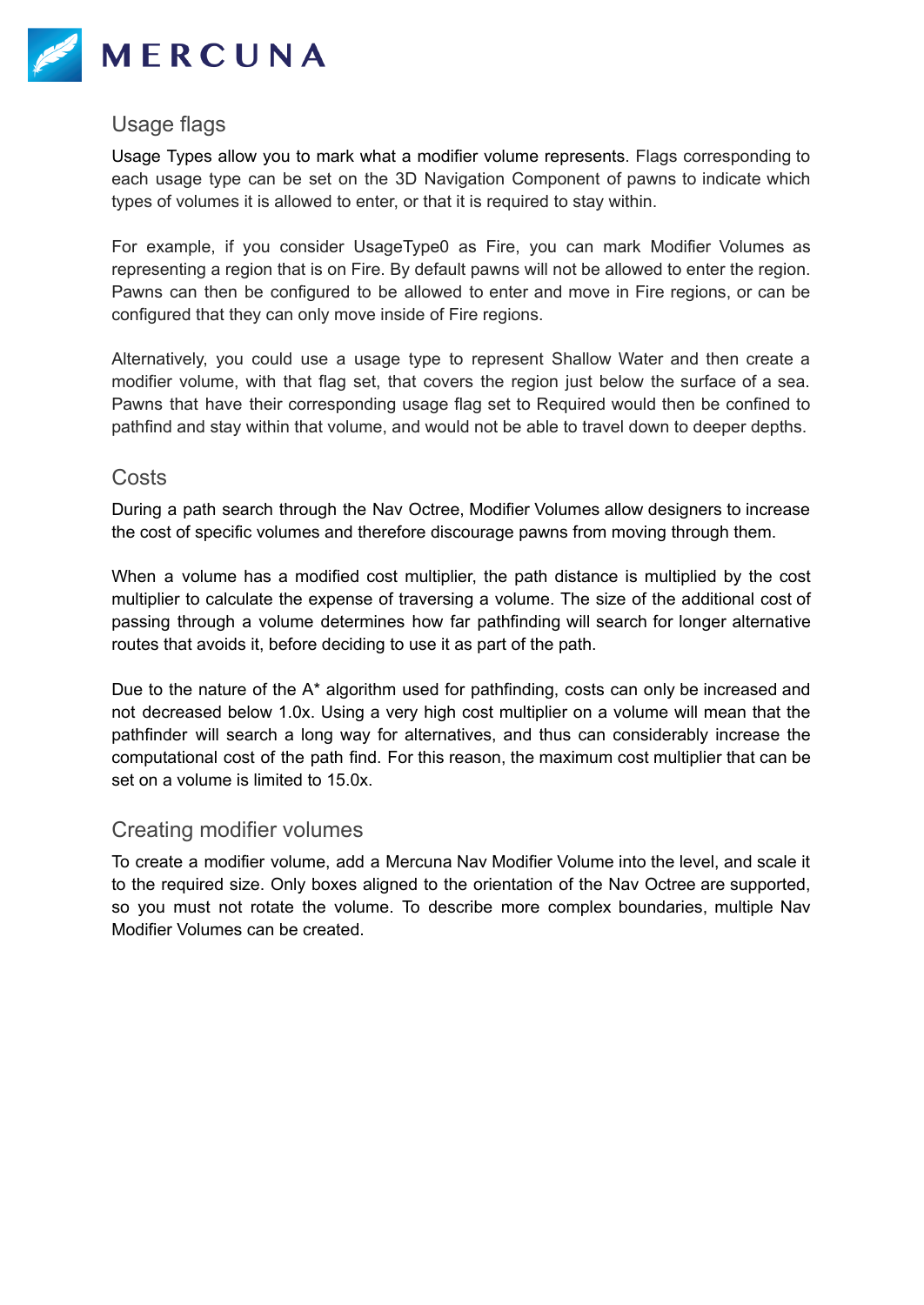

#### <span id="page-11-0"></span>Configuring modifier volumes



Modifier volume properties

Whenever a volume is created, moved or resized in the Editor, or a property is changed the navigation octree must be rebuilt for the change to be applied.

#### <span id="page-11-1"></span>Configuring navigation components

Costs are automatically taken into account during pathfinding and spatial searches, but by default agents will not enter modifier volumes that have any usage types set. To allow or require pathfinding through volumes of particular types, the corresponding usage flags can be set on the Mercuna 3D Navigation Component.

| $\blacksquare$ $\vee$ Mercuna 3D Navigation |                     |          |         |
|---------------------------------------------|---------------------|----------|---------|
| Script                                      | Mercuna3DNavigation |          | $\odot$ |
| Move Only In Look Dir ✔                     |                     |          |         |
| <b>Stop At Destination</b>                  |                     |          |         |
| Dynamic Avoidance                           |                     |          |         |
| Smooth Paths                                |                     |          |         |
| Height Change Penalt ●                      |                     | $\Omega$ |         |
| Usage Flags                                 |                     |          |         |
| Required                                    | Allowed Not Allowed |          |         |
| Type <sub>0</sub>                           |                     |          |         |
| Type1                                       |                     |          |         |
| Type2                                       |                     |          |         |
| Type3                                       |                     |          |         |
| Type4                                       |                     |          |         |

The default for each flag is Not Allowed. Required means the agent can **only** move in volumes with that usage type set. Allowed means the agent **may**, but does not have to, enter volumes with that usage type.

#### <span id="page-11-2"></span>**Restrictions**

There is a limit to how many Modifier Volumes can be supported within each 64x64x64 voxel section of the Octree. The exact limit depends on the topology of the navigable space within the section of the Octree, but having up to 5 overlapping modifier volumes should not cause a problem.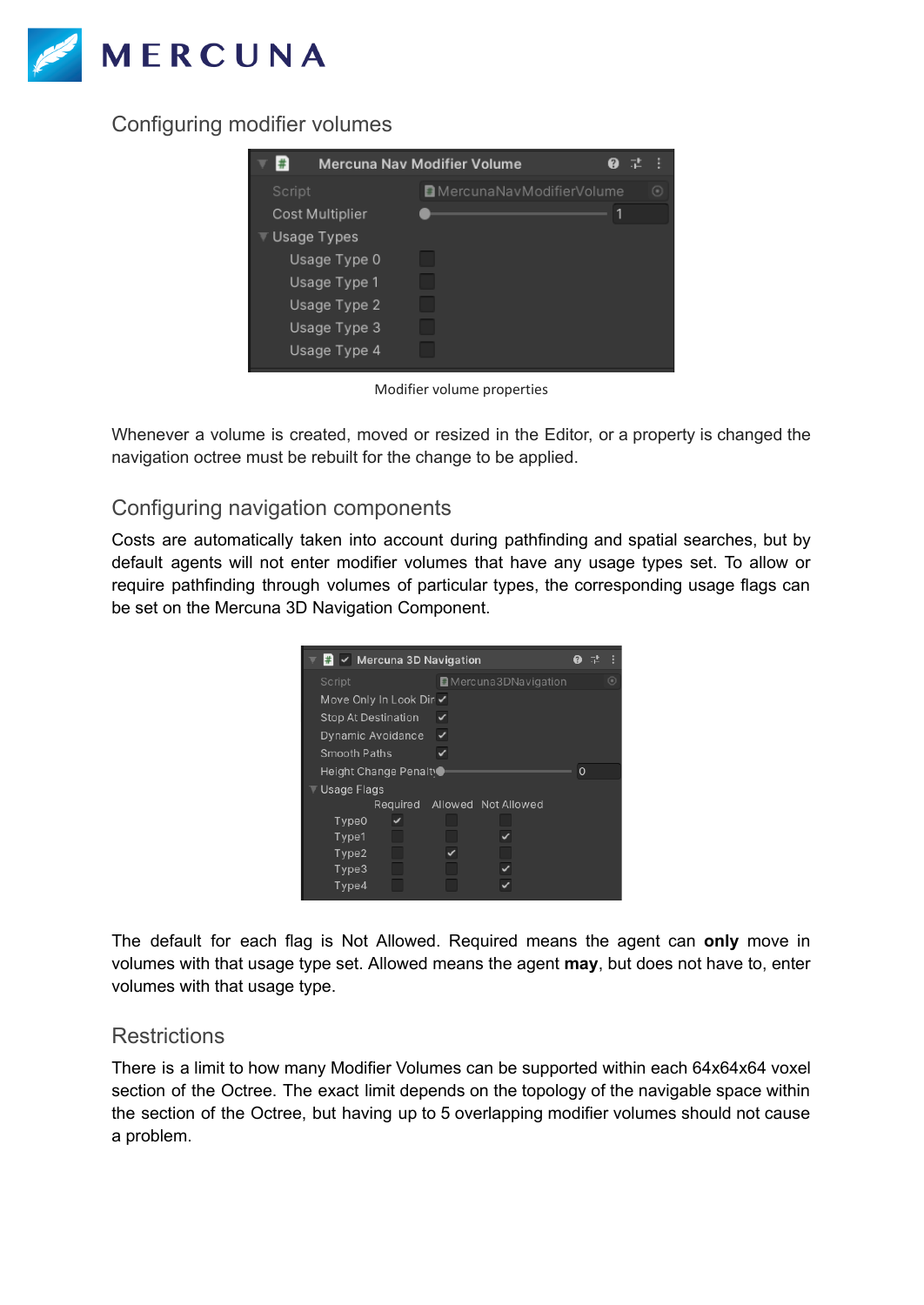

If you hit an "Out of regions" error while building the octree then you should reduce the number of overlapping Modifier Volumes within the volume specified in the logged error.

# <span id="page-12-0"></span>Debugging Problems

If you find that your agent is not moving as expected, or at all, there are several debugging mechanisms available within Mercuna to help quickly identify problems.

### <span id="page-12-1"></span>Logging

By default Mercuna makes logs to the Unity logging system to indicate warnings and error conditions. If more information is needed then the advanced **Enable Extra Logging** option on the Mercuna singleton, can be enabled. This option persists between editor restarts. Extra Logging causes Mercuna to output all log messages, including additional debug messages, to a dedicated **Mercuna.log** file, located in the same directory as the standard Unity logs.

### <span id="page-12-2"></span>Debug Object

When trying to understand the actions of a particular agent, it can be useful to set it as the Mercuna debug object. This can be done by selecting the agent and setting it as the Mercuna debug agent in the Mercuna toolbar menu. Only objects with a Mercuna Navigation component can be set as the debug object.

On screen log messages will be displayed for the Mercuna debug object and additional debug draw is available.



Onscreen logging and information available about the debug object

### <span id="page-12-3"></span>Debug Draw

In order to help understand the current movement of Mercuna controlled agents, Mercuna offers various debug draw options, both for the agents and for visualising the octree.

For agents the following debug is available:

- **General** Draw the name and speed of any Mercuna controlled agent, as well as an (green) arrow showing the current velocity.
- **Obstacles** Draw a sphere showing all objects that are currently being considered as dynamic obstacles by Mercuna.
- **Paths** Draw the paths currently being followed by agents.